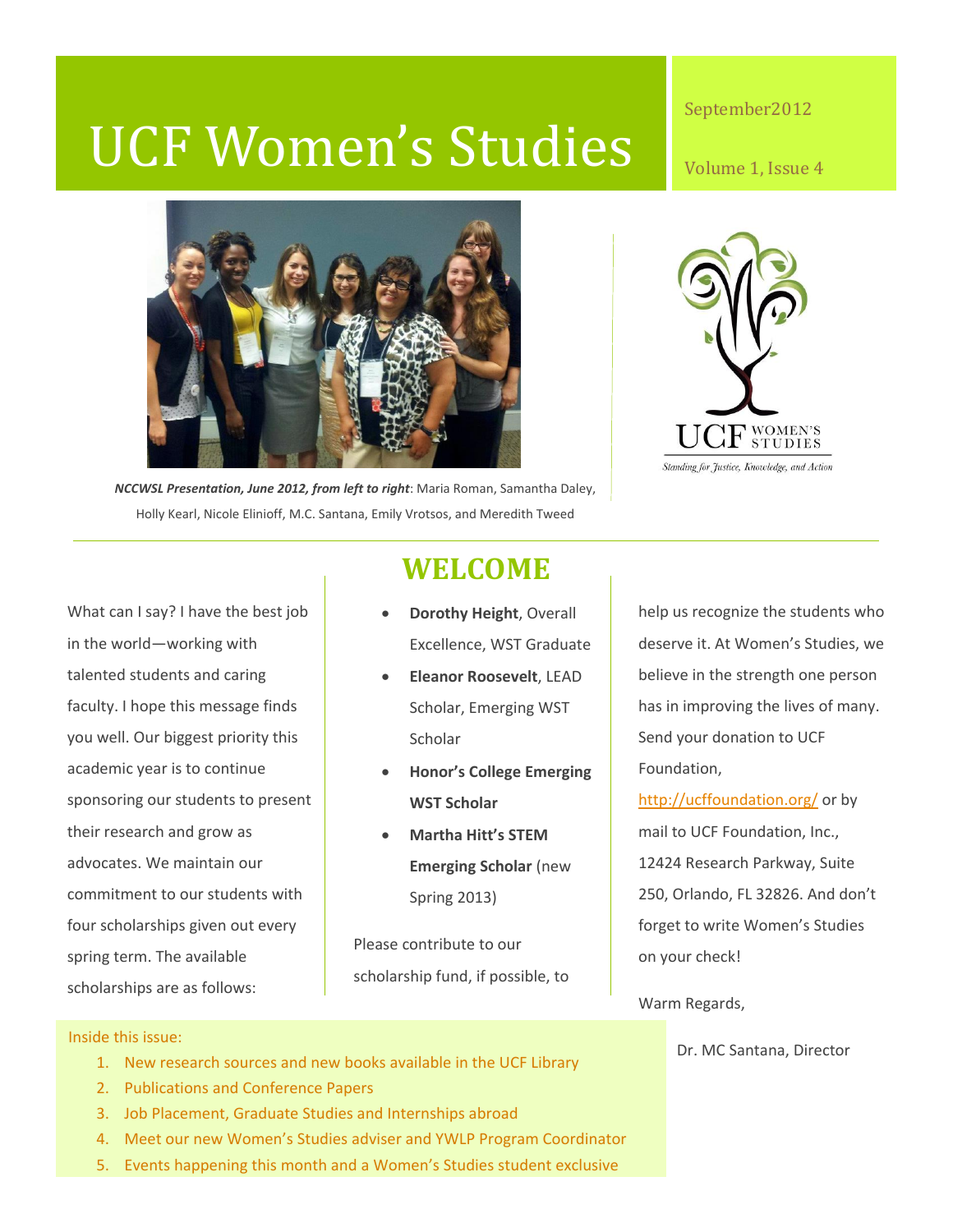# **Job Placement within Women's Studies:**

- 1. Assistant Professor of Modern U.S. Women's, Gender, and Sexuality History, Department of History/Women's Studies, Ohio State University. Read more at: [http://082511c.memberships](http://082511c.membershipsoftware.org/jobs_listing.asp?id=58) [oftware.org/jobs\\_listing.asp?i](http://082511c.membershipsoftware.org/jobs_listing.asp?id=58) [d=58](http://082511c.membershipsoftware.org/jobs_listing.asp?id=58)
- 2. Researcher with the National Nurses United (NNU), the nation's largest nurses' union and professional association. Read more at: [http://082511c.memberships](http://082511c.membershipsoftware.org/jobs_listing.asp?id=19) [oftware.org/jobs\\_listing.asp?i](http://082511c.membershipsoftware.org/jobs_listing.asp?id=19)  $d=19$
- 3. Assistant Professor in Women's Studies and Gender at Grand Valley State University in Michigan. Read more at:

[http://082511c.memberships](http://082511c.membershipsoftware.org/jobs_listing.asp?id=63) [oftware.org/jobs\\_listing.asp?i](http://082511c.membershipsoftware.org/jobs_listing.asp?id=63) [d=63](http://082511c.membershipsoftware.org/jobs_listing.asp?id=63)

## **Global Peace Film Festival**

Celebrating 10 years in central Florida, the Global Peace Film Festival in Orlando and Winter Park is taking place from September 18-23, 2012. It will feature multiple films by women with 44 films being featured overall. Films come from many diverse perspectives, people, and places around the world. For a schedule and location of films or to gain more information about the festival, please visit their website at [www.peacefilmfest.org](http://www.peacefilmfest.org/) or contact them by phone at (407) 224-6625.

### Our featured publications:

**Leanda Preston-Sidler**, an Instructor for our Orlando maincampus and Cocoa regional campus within the Women's Studies Program, will publish her paper, "From Mamma to Mine: Constructing Feminist Homes on the Border(land)s of Italian America," in the anthology *Olive Grrrl: Women of Italian Descent & The Search for Identity.*

**Lisa Nalbone, Ph.D.**, an Assosciate Professor of Modern Languages and Literatures at UCF, published *The Novels of Carmen Conde: Toward an Expression of Feminine Subjectivity*. Newark, DE: Juan de la Cuesta Hispanic Monographs, 2012.

# **Publications | Conference Papers**

Our featured conference papers:

**Leandra Preston-Sidler** will be giving an individual paper presentation entitled, "Watch Me Disappear: Gendered Bodies, Pro-Ana, and Self-Harm in Virtual Communities."

Preston-Sidler will also participate in a Roundtable discussion called, "Fulfilling Women's Studies' Mission of Social Transformation Through Academic Service-Learning" as well as a Pre-Conference workshop called "Out of the Classroom and Into the Community: A workshop on Incorporating Service and Activist Learning into the Classroom. She will also be moderating a panel called, "The Princess Bribe: Decolonizing Princess Culture."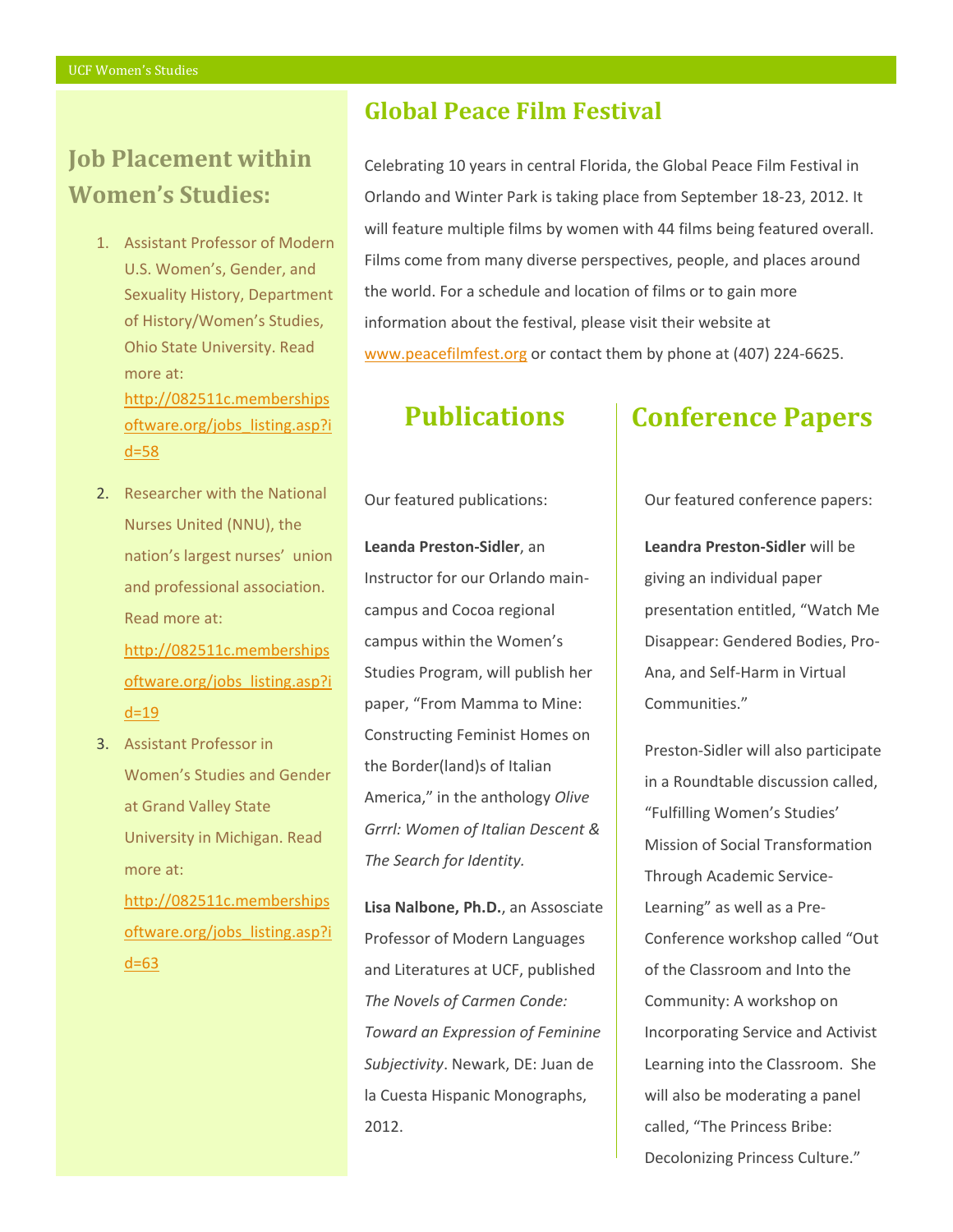# **Conference Papers Contd.**

Further conference papers that deserve recognition include that of Dr. M.C. Santana, Ph.D., Program Director of Women's Studies. Her paper, "*Inner Perception Vs. Outer Perception of Fat Bodies*," has been accepted for presentation at the Biennial Women and Gender Research Conference in October in Vermillion, South Dakota in October 2012.



# **Meet our YWLP Program**

### **Coordinator**



We welcome Emily Vrotsos as she joins our Women's Studies team. She is a UCF graduate as of May 2012 with a B.A. in English Literature and a minor in Women's Studies. She is excited to begin her fifth semester with YWLP as Coordinator. She was a research assistant and Fundraising Chair on two research grants in Spring 2012 and presented on the research findings at AAUW's NCCWSL conference Washington, D.C. this June. She was second in command while organizing YWLP's fist ever Slam Dunk for School Safety basketball tournament in February.

### **Meet our new ADVISOR:**

We welcome Donna Mercado to our Women's Studies team and feel very lucky to have an advising specialist with her extensive experience in advising and curriculum formation. You can reach her regarding questions, concerns, and guidance pertaining to your education within the Women's Studies Program at Donna.Mercado@ucf.edu

### **New Research Sources:**

1. **"Women's Studies as Civic Engagement: Research and Recommendations"**: Study done by the National Women's Studies Association and the Teagle Working group, released in September 2011. Available for your perusal at: [http://082511c.membership](http://082511c.membershipsoftware.org/files/WomensStudiesasCivicEngagement2011Revised_Finalpdf-1.pdfS)

[software.org/files/Womens](http://082511c.membershipsoftware.org/files/WomensStudiesasCivicEngagement2011Revised_Finalpdf-1.pdfS) **[StudiesasCivicEngagement](http://082511c.membershipsoftware.org/files/WomensStudiesasCivicEngagement2011Revised_Finalpdf-1.pdfS)** [2011Revised\\_Finalpdf-](http://082511c.membershipsoftware.org/files/WomensStudiesasCivicEngagement2011Revised_Finalpdf-1.pdfS)[1.pdfS](http://082511c.membershipsoftware.org/files/WomensStudiesasCivicEngagement2011Revised_Finalpdf-1.pdfS)

- 2. **"Crossing the Line: Sexual Harassment in Schools"**: Study done by the American Association of University Women (AAUW) on antisexual harassment and bullying in schools (grades 7- 12), released In July 2011. Available for your perusal at: [http://www.aauw.org/learn/r](http://www.aauw.org/learn/research/upload/CrossingTheLine.pdf) [esearch/upload/CrossingTh](http://www.aauw.org/learn/research/upload/CrossingTheLine.pdf) [eLine.pdf](http://www.aauw.org/learn/research/upload/CrossingTheLine.pdf)
- 3. **Women's Policy Inc.** and the SOURCE on women's issues in Congress. Read more at: [http://www.womenspolicy.or](http://www.womenspolicy.org/site/PageServer?pagename=the_source) [g/site/PageServer?pagename](http://www.womenspolicy.org/site/PageServer?pagename=the_source) [=the\\_source](http://www.womenspolicy.org/site/PageServer?pagename=the_source)

### **Read more about Graduate Studies and Internships abroad at:**

[http://www.sfsu.edu/~fellows1/grad](http://www.sfsu.edu/~fellows1/grad_fellowships/rpt_studyab_grad.html) fellowships/rpt\_studyab\_grad.html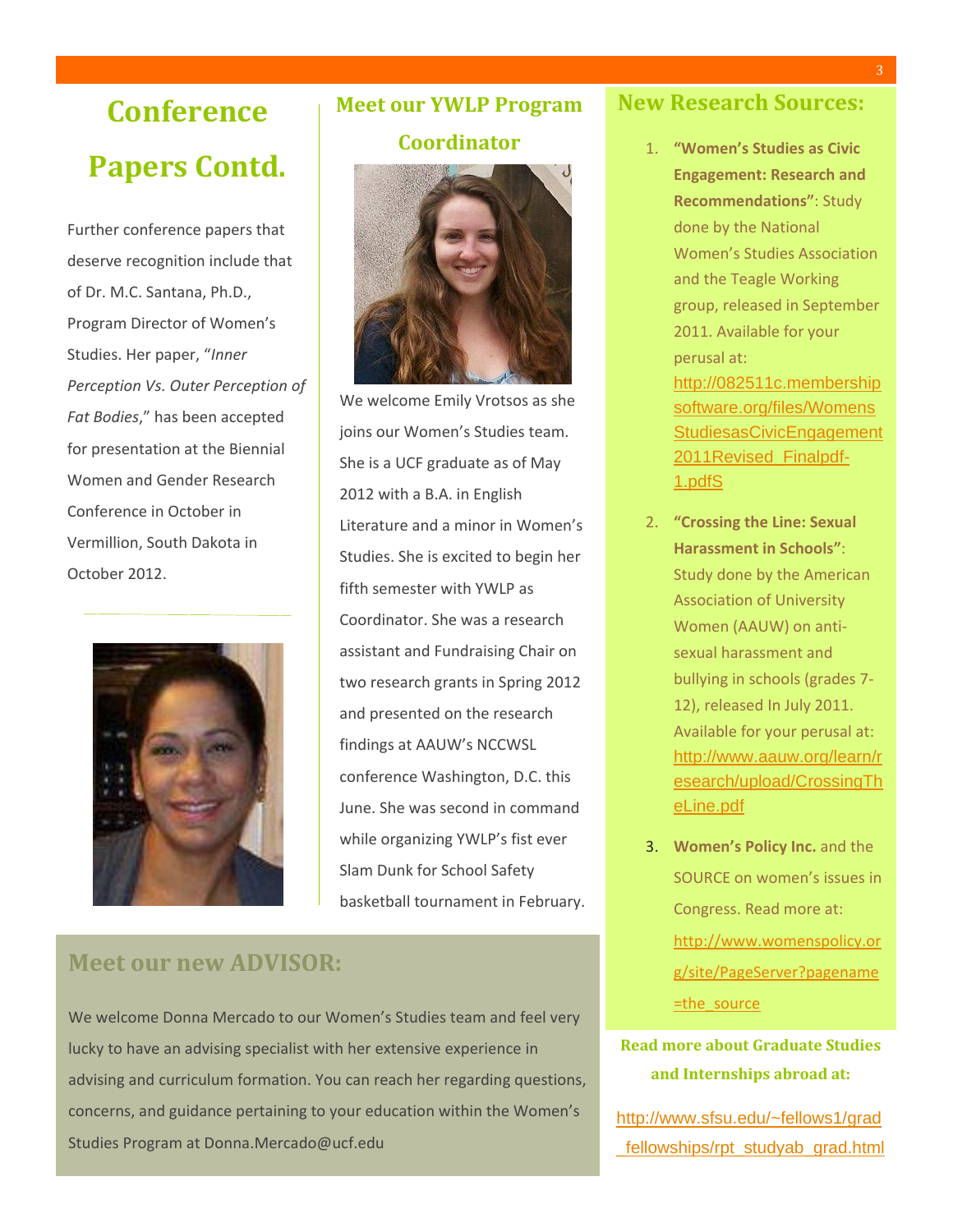#### UCF Women's Studies Sep. 2012 Vol.ume1 Issue 4

### **Meet a Women's Studies Student**

Samantha Daley a twenty-one year-old senior at the University of Central Florida. She is Health Sciences major via the Pre-Clinical Track with a minor in Women's Studies. She has been a Big Sister mentor in the Young Women Leaders Program for two years and has recently moved up within the program to become a Facilitator. In the Spring 2012 semester, Women's Studies received one research grant from the American Association of University Women (AAUW) and one research grant from the College of Arts and Humanities, with Samantha participating on the research team as a student research assistant. On this team, she helped conduct research on bullying and harassment that mentees in YWLP have experienced while having those same 7<sup>th</sup> graders create, develop, and implement anti-bullying and harassment campus action projects at their middle schools and conduct an anti-bullying and harassment workshop on UCF's campus which approximately 100 Seminole County 5<sup>th</sup> graders attended. After the research was concluded, Samantha attended the AAUW and NCCWSL conference with other research team members to present the findings. Her newest positition is that of Student Correspondent for Choice USA; a leading national reproductive justice organization that is youth driven and youth directed.

As a student correspondent, her current endeavor is to bring a Choice USA Chapter to UCF's campus. She provides features on reproductive justice at the Choice USA blog, Choice Words, and uses her voice as a progressive young women of color on issues that occur in in her local community, the state of Florida, and also on a national level. Choice USA is not only an organization but a family, and they provide a stage for young people to have a voice and let their voices be heard. As a reproductive justice organization, they examine reproductive health issues from a social justice frame. As a young woman of color, Samantha feels that she can be heard and her voice will be respected. Choice USA works to promote multiple voices in the movement and vocalize the opinions, needs, and desires of those that are otherwise left out of the dialogue.



**NEW at the UCF Library:** *Samantha Daley, pictured above. Photo courtesy of Samantha Daley*

- 1. *Ancient Bodies, Ancient Lives: Sex, Gender, and Archaeology* by Rosemary A. Joyce
- 2. *Deviant Women: Female Crime and Criminology in Revolutionary Russia, 1880- 1930* by Sharon A. Kowalsky
- 3. *The Gender of Memory: Rural Women and China's Collective Past,* by Gail Hershatter
- 4. *Thinking through the Mothers: Reimagining Women's Biographies* by Janet Beizer
- 5. *Women's Movements and the Filipina 1986-2008*, by Mina Roces